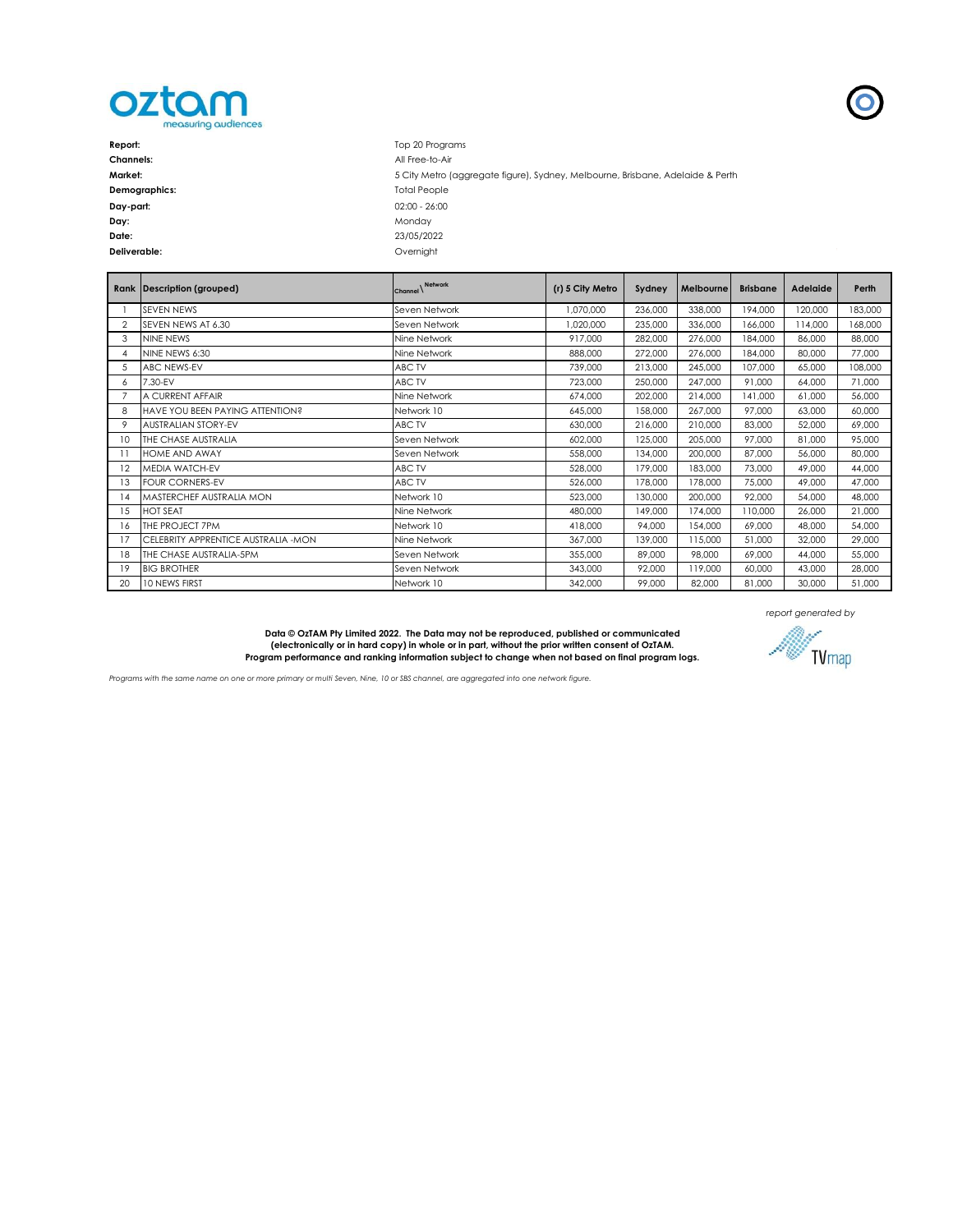

| Report:          | Top 5 Programs                                                                 |
|------------------|--------------------------------------------------------------------------------|
| <b>Channels:</b> | All Free-to-Air                                                                |
| Market:          | 5 City Metro (aggregate figure), Sydney, Melbourne, Brisbane, Adelaide & Perth |
| Demographics:    | People 16-39                                                                   |
| Day-part:        | $02:00 - 26:00$                                                                |
| Day:             | Monday                                                                         |
| Date:            | 23/05/2022                                                                     |
| Deliverable:     | Overnight                                                                      |
|                  |                                                                                |

| Rank Description (grouped)      | Network<br>Channel | (r) 5 City Metro | Sydney | Melbourne | <b>Brisbane</b> | <b>Adelaide</b> | Perth  |
|---------------------------------|--------------------|------------------|--------|-----------|-----------------|-----------------|--------|
| HAVE YOU BEEN PAYING ATTENTION? | Network 10         | 139,000          | 38,000 | 64,000    | 18,000          | 12,000          | 7,000  |
| MASTERCHEF AUSTRALIA MON        | Network 10         | 117.000          | 25,000 | 63,000    | 16,000          | 7.000           | 6.000  |
| NINE NEWS                       | Nine Network       | 116.000          | 42,000 | 31,000    | 24,000          | 15,000          | 4.000  |
| NINE NEWS 6:30                  | Nine Network       | 115,000          | 43,000 | 31,000    | 21,000          | 14,000          | 5,000  |
| <b>SEVEN NEWS</b>               | Seven Network      | 100,000          | 19,000 | 44,000    | 12,000          | 6.000           | 20,000 |

*report generated by*

 $\overline{\mathbf{O}}$ 

Data © OzTAM Pty Limited 2022. The Data may not be reproduced, published or communicated<br>(electronically or in hard copy) in whole or in part, without the prior written consent of OzTAM.<br>Program performance and ranking inf



*Programs with the same name on one or more primary or multi Seven, Nine, 10 or SBS channel, are aggregated into one network figure.*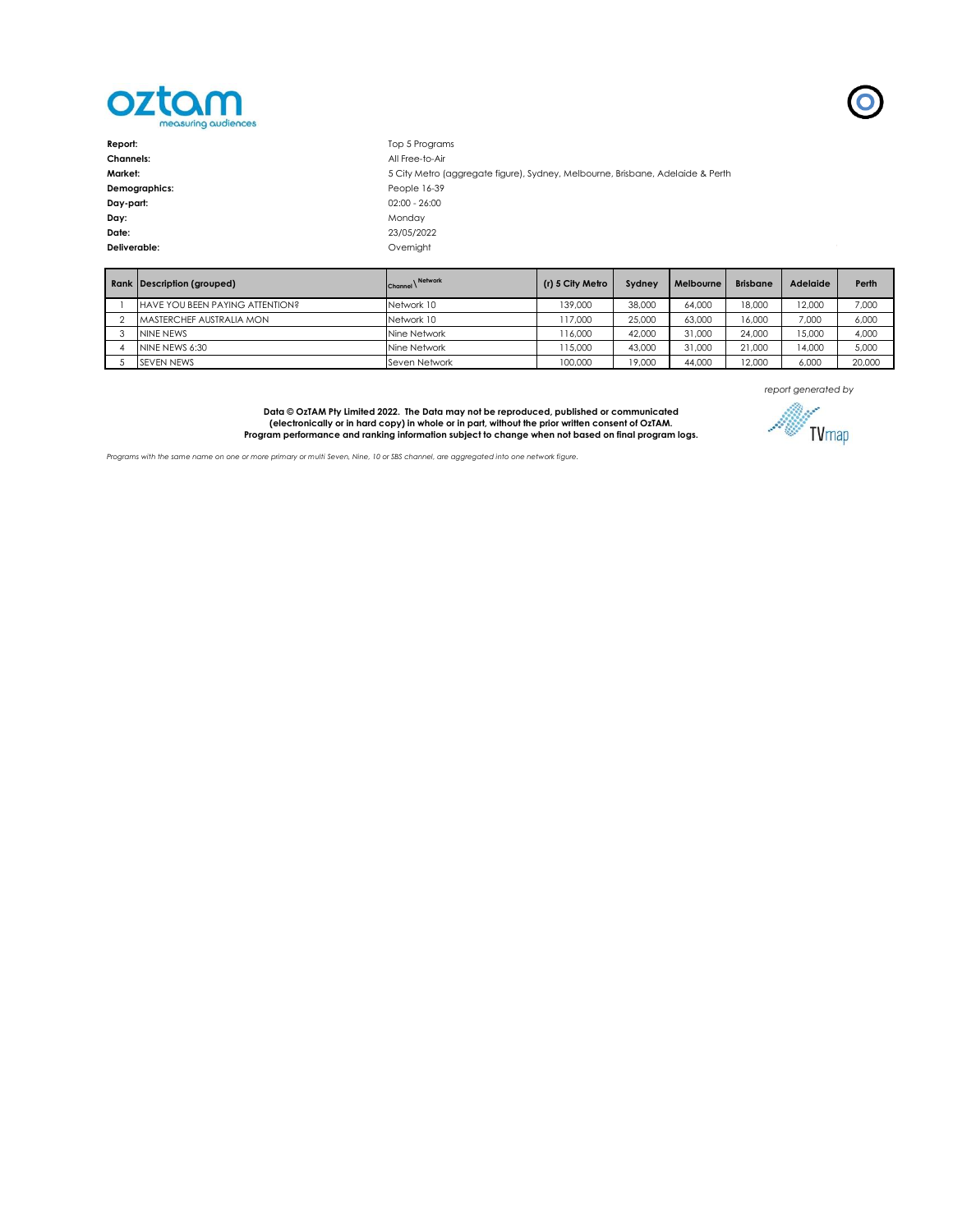

| Report:          | Top 5 Programs                                                                 |
|------------------|--------------------------------------------------------------------------------|
| <b>Channels:</b> | All Free-to-Air                                                                |
| Market:          | 5 City Metro (aggregate figure), Sydney, Melbourne, Brisbane, Adelaide & Perth |
| Demographics:    | People 18-49                                                                   |
| Day-part:        | $02:00 - 26:00$                                                                |
| Day:             | Monday                                                                         |
| Date:            | 23/05/2022                                                                     |
| Deliverable:     | Overnight                                                                      |
|                  |                                                                                |

|  | Rank Description (grouped)      | Network<br>Channel $\lambda$ | (r) 5 City Metro | Sydney | Melbourne | <b>Brisbane</b> | <b>Adelaide</b> | Perth  |
|--|---------------------------------|------------------------------|------------------|--------|-----------|-----------------|-----------------|--------|
|  | HAVE YOU BEEN PAYING ATTENTION? | Network 10                   | 285,000          | 71,000 | 122,000   | 40,000          | 23,000          | 28,000 |
|  | NINE NEWS                       | Nine Network                 | 218,000          | 68,000 | 57,000    | 38,000          | 31,000          | 24,000 |
|  | NINE NEWS 6:30                  | Nine Network                 | 211.000          | 73,000 | 57,000    | 39,000          | 25,000          | 17,000 |
|  | <b>SFVFN NFWS</b>               | Seven Network                | 209,000          | 44,000 | 82,000    | 31,000          | 18,000          | 34,000 |
|  | SEVEN NEWS AT 6.30              | Seven Network                | 207,000          | 48,000 | 84,000    | 24,000          | 21,000          | 30,000 |

*report generated by*

Data © OzTAM Pty Limited 2022. The Data may not be reproduced, published or communicated<br>(electronically or in hard copy) in whole or in part, without the prior written consent of OzTAM.<br>Program performance and ranking inf

*Programs with the same name on one or more primary or multi Seven, Nine, 10 or SBS channel, are aggregated into one network figure.*